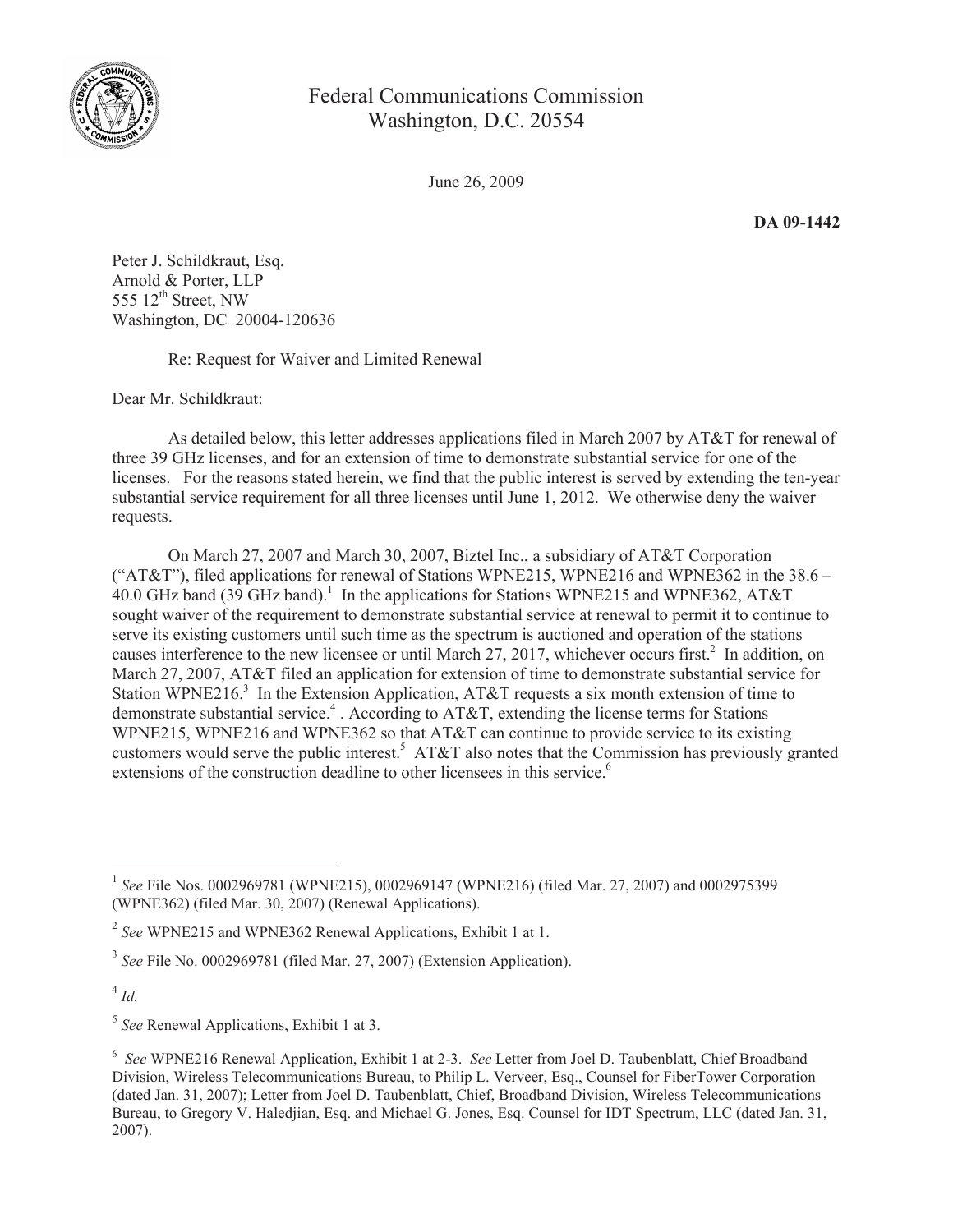Pursuant to the Commission's Part 101 rules, 39 GHz licenses are issued for a period not to exceed ten years.<sup>7</sup> At the end of the ten-year period, licensees are required to submit an acceptable showing to the Commission demonstrating that they are providing "substantial service" to their service area.<sup>8</sup> Licensees failing to demonstrate that they are providing substantial service will not have their licenses renewed.<sup>9</sup>

Section 1.946 of the Commission's Rules provides that a request for extension of time to construct "may be granted if the licensee shows that failure to meet the construction deadline is due to involuntary loss of site or other causes beyond its control."<sup>10</sup> The rule prohibits granting extensions based on a failure to obtain financing, failure to obtain an antenna site, failure to order equipment, or because of a transfer of control of the licensee.<sup>11</sup> Section 1.925 of the Commission's Rules<sup>12</sup> provides that a waiver of the Commission's Rules may be granted if it is shown that either (1) the underlying purpose of the rule(s) would not be served or would be frustrated by application to the instant case, and that a grant of the requested waiver would be in the public interest; or (2) in view of the unique or unusual circumstances of the instant case, application of the rule(s) would be inequitable, unduly burdensome or contrary to the public interest, or the applicant has no reasonable alternative.<sup>13</sup>

In the time since AT&T filed these applications, the Wireless Telecommunications Bureau (Bureau) has determined it to be in the public interest to extend until June 1, 2012 the construction deadline for other 39 GHz licensees, including IDT Spectrum LLC (IDT) and ART Licensing Corporation  $(ART)$ <sup>14</sup>. In so doing, the Bureau observed that the 39 GHz band has the potential to serve as a backhaul solution for licensees in the 700 MHz Band, the Advanced Wireless Services (AWS-1), and the Broadband Radio Service/Educational Broadband Service (BRS/EBS). The Bureau noted the relatively recent grant of licenses for the AWS-1 band and auction of licenses in the 700 MHz band, and indicated its anticipation that in the next several years, services in these bands will develop robustly,<sup>15</sup> along with other mobile and fixed wireless broadband services.<sup>16</sup> The Bureau concluded that it would be

9 *See* 47 C.F.R. § 101.17(b).

 $^{10}$  47 C.F.R. § 1.946(e)(1).

 $11$  47 C.F.R. § 1.946(e)(2),(3).

<sup>12</sup> 47 C.F.R. § 1.925.

<sup>13</sup> *Id.; see also Northeast Cellular Telephone Co. v. FCC*, 897 F.2d 1164, 1166 (D.C. Cir. 1990); *WAIT Radio v. FCC*, 418 F.2d 1153 (D.C. Cir. 1969), *aff'd*, 459 F.2d 1203 (1972), *cert. denied*, 409 U.S. 1027 (1972); 47 C.F.R. § 1.3.

<sup>14</sup> See IDT Spectrum, LLC Request for Waiver of Time to Meet Coverage Requirements and Extension of License Period, *Order on Reconsideration and Memorandum Opinion and Order*, 23 FCC Rcd 12005 (WTB 2008) (*IDT Construction Extension Order)*; ART Licensing Corporation Requests for Waiver, Extension of Time to Meet Coverage Requirements, and Extension of License Period, *Order on Reconsideration and Memorandum Opinion and Order*, 23 FCC Rcd 14116 (WTB 2008) (*ART Construction Extension Order*).

<sup>15</sup> Licensees in the Lower 700 MHz A, B, and E Blocks and in the Upper 700 MHz C Block must meet their first buildout requirement by February 17, 2013 (assuming their licenses are granted before February 17, 2009). *See* 47 C.F.R. § 27.14(g), (h). In addition, we anticipate that AWS-1 service will be rolled out in a number of markets over the next several years as federal incumbents are relocated. For more information on the relocation, see http://www.ntia.doc.gov/osmhome/reports/specrelo/index.htm.

<sup>16</sup> *IDT Construction Extension Order*, 23 FCC Rcd at 12012 ¶ 16; *ART Construction Extension Order*, 23 FCC Rcd at 14126 ¶ 20.

<sup>7</sup> *See* 47 C.F.R. § 101.67.

<sup>8</sup> *See* 47 C.F.R. § 101.17(a).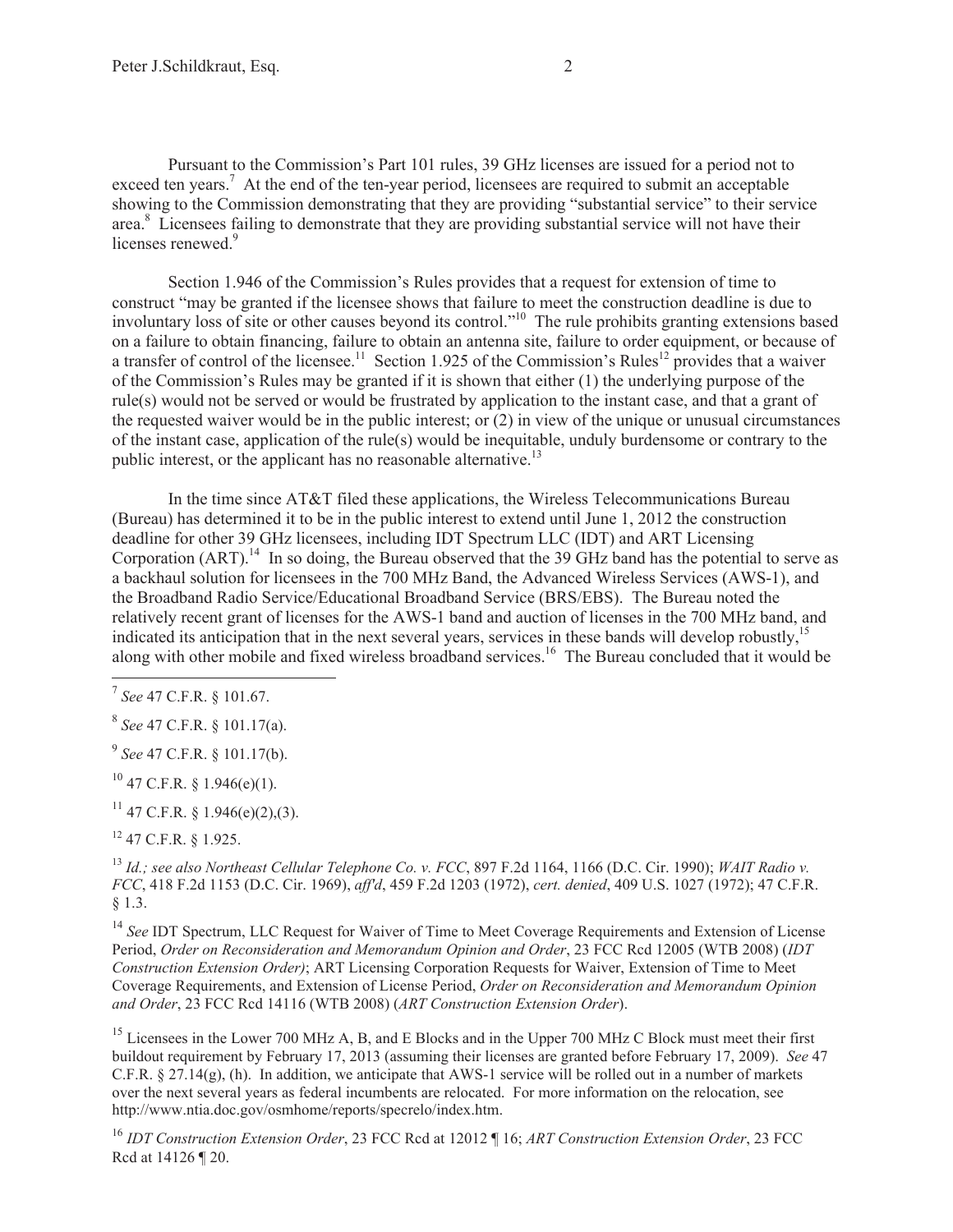in the public interest to give the 39 GHz licensees at issue additional time "in which to construct their licenses, to allow the equipment market to develop further and to give them the option to coordinate their buildout with licensees in the 700 MHz and AWS bands."<sup>17</sup>

In this instance, AT&T is in a situation similar to that faced by IDT and ART. Despite its ongoing efforts to build out its licenses, we find that AT&T faced factors beyond its control that warrant granting a limited extension of time to permit it to continue to serve its customers and to build out its licenses. Under these circumstances, we determine that strict enforcement of Section 101.17 of the Commission's rules<sup>18</sup> would not serve the rule's underlying purpose, as it would tend to slow, rather than accelerate service deployment. Accordingly, we will extend the deadline for AT&T to demonstrate that it is providing substantial service to the areas covered by the licenses for Stations WPNE215, WPNE216 and WPNE362 until June 1, 2012 which is currently the uniform build out deadline required of other 39 GHz licensees. We will process the renewal applications AT&T has filed for the stations in question, and any grant of renewal applications for which AT&T has not demonstrated substantial service will be conditioned on AT&T demonstrating substantial service by June 1, 2012. The licenses will automatically cancel if A&T fails to demonstrate substantial service by the revised substantial service deadline.

ACCORDINGLY, IT IS ORDERED, pursuant to Sections 4(i) and 309 of the Communications Act of 1934, as amended, 47 U.S.C. §§ 154(i), 309, and Sections 1.925 and 1.946 of the Commission's Rules, 47 C.F.R. §§ 1.925, 1.946, that the applications for waiver of the Commission's Rules with respect to Stations WPNE215 and WPNE362 and waiver and extension of time to demonstrate substantial service for station WPNE216 filed by AT&T on March 27, 2007 ARE GRANTED only to the extent indicated herein and are otherwise DENIED, and the time for AT&T to demonstrate substantial service for the stations in question IS EXTENDED until June 1, 2012.

IT IS FURTHER ORDERED, pursuant to Sections 4(i) and 309 of the Communications Act of 1934, as amended, 47 U.S.C. §§ 154(i), 309, and Section 1.949 of the Commission's Rules, 47 C.F.R. § 1.949, that the licensing staff of the Broadband Division may process applications for renewal of the license for Stations WPNE215, WPNE216 and WPNE362 (File Nos. 0002969781, 0002969147 and

<sup>17</sup>*IDT Construction Extension Order*, 23 FCC Rcd at 12012-12013 ¶ 16; *ART Construction Extension Order*, 23 FCC Rcd at 14126 ¶ 20, *quoting* Applications filed by Licensees in the Local Multipoint Distribution Service (LMDS) Seeking Waivers of Section 101.1011 of the Commission's Rules and Extensions of Time to Construct and Demonstrate Substantial Service, *Memorandum Opinion and Order*, 23 FCC Rcd 5894, 5906 ¶ 26 (WTB 2008).